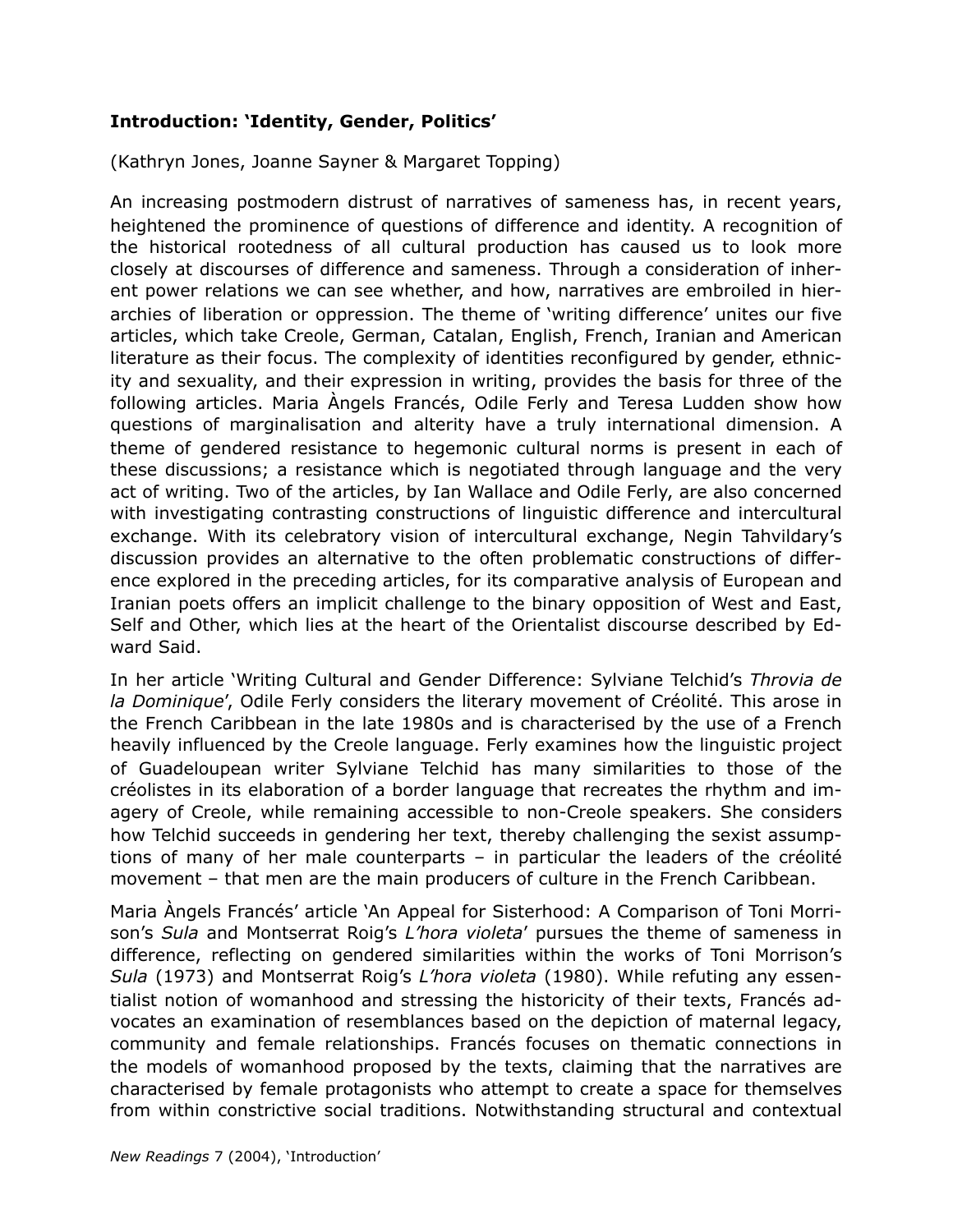differences between the texts, Francés shows how Roig and Morrison's narratives are pervaded by oppression founded in both gender and cultural difference.

Teresa Ludden highlights what she sees as a concern in Anne Duden's early prose work, particularly *Übergang* (1982), with marginal perspectives and spaces which have been left out of cultural norms. Using concepts of difference informed by Nietzsche and Irigaray, in her article Writing Differences: Bodies and Modes of Relationality in Works by Anne Duden, Ludden examines what she perceives to be Duden's interest in that which cannot be subsumed under fixed concepts and an attempt to write the specificities of different sorts of selves and bodies. She shows how these selves and bodies cannot adequately be understood by reference to a concept of a universal and unified transcendental subject. Ludden focuses particularly on Duden's textual strategies for writing these differences, for example her recourse to painting to invent a different language and her use of figures and images which 'embody' or symbolise difference, which are imitations of that which cannot be heard in Western culture but is nevertheless present.

Ian Wallace begins his article 'Stefan Heym's *Hostages* (1942): Writing and Adapting a Bestseller', by drawing attention to the linguistic difficulties faced by an author writing in a second language. His comparative analysis reveals a series of significant changes between *Hostages*, Heym's first novel written in English and published in the USA, and *Der Fall Glasenapp*, its self-translation which appeared in the GDR in 1958. Wallace contends that such changes demonstrate the importance of the cultural and historical context of publication to the complex processes of adaptation and rewriting. A further comparison with the 1943 Hollywood film version of *Hostages* reinforces Wallace's view that literary and filmic translations always involve strategies of intercultural transfer, of cultural interaction and negotiation.

In her article 'Poetry and the Sensitive World: A Comparative Perspective on the Poetic Course of Arthur Rimbaud, William Blake and Sohrab Sepehry', Negin Tahvildary explores how, despite the seemingly polarized cultural and religious backgrounds of Blake and Rimbaud on the one hand, and the Iranian poet, Sepehry, on the other, there are conjunction points at which the imaginary universes of all three overlap to create an 'alchemical fraterity' in favour of poetry. By exploring the poets' imagery, their handling of myth and the natural elements, and their recourse to other forms of aesthetic communication such as music, painting and the equally expressive language of silence, Tahvildary reveals how all three have created a 'pure poetry' born of a synthesis of the realistic representation of nature and imaginary spectacle. Her article further provides a striking illustration of the productive aesthetic crossfertilization which links East and West. Echoing the arguments put forward by critics of Edward Said such as John McKenzie in his *Orientalism: History, Theory and the Arts* (Manchester: MUP, 1995), Tahvildary's article highlights a syncretic perspective in both philosophy and aesthetics: Rimbaud and Blake are shown to have been influenced by Eastern philosophy and myth, just as the work of Sepehry, a poet of universal culture, bears the traces of the two Westerners' poetic vision.